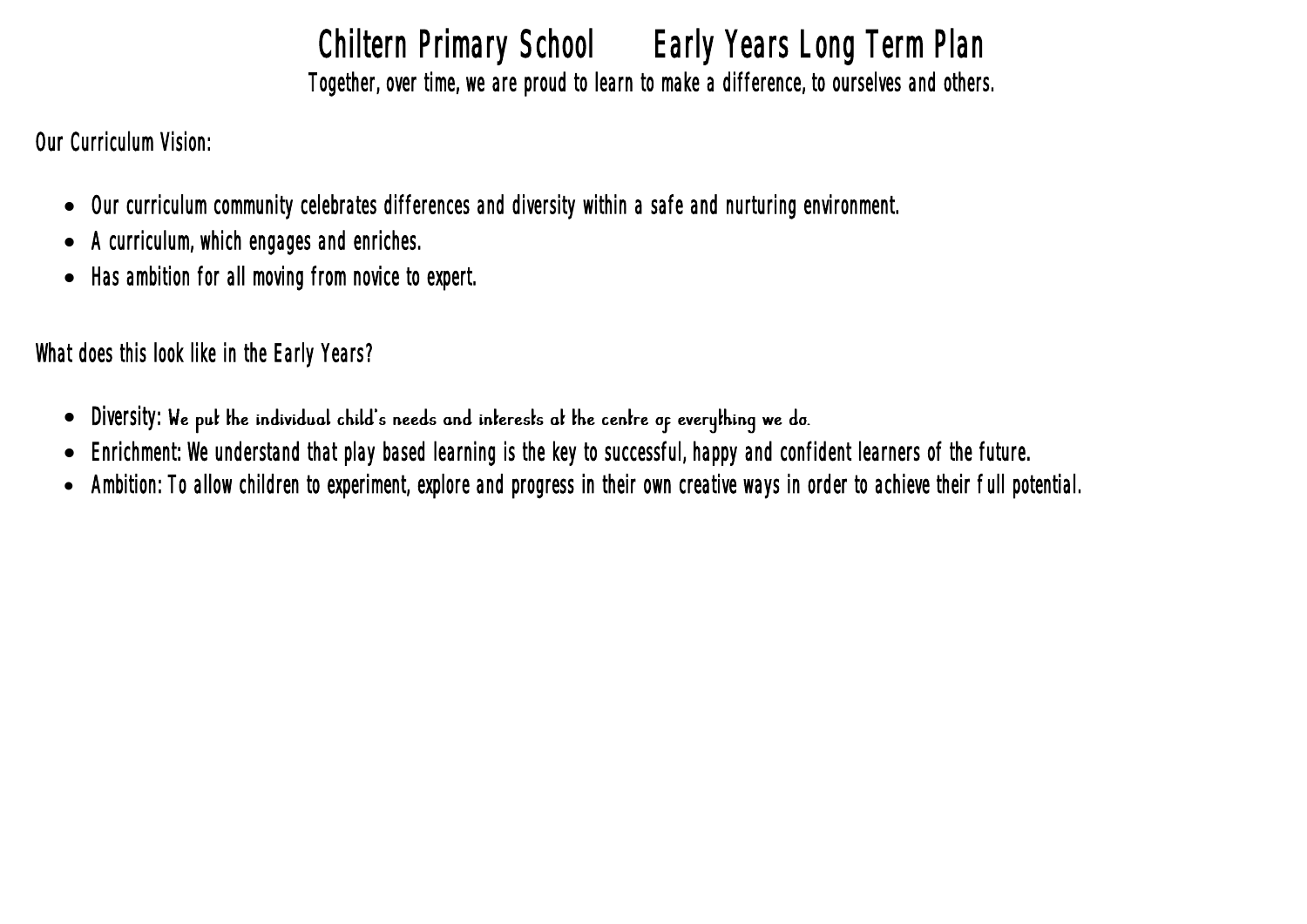| <b>Chiltern Primary School</b>        |                                                                            |                                                                                                     |                                                                                |                                                                    |                                                                                  |                                                                               |  |  |  |  |
|---------------------------------------|----------------------------------------------------------------------------|-----------------------------------------------------------------------------------------------------|--------------------------------------------------------------------------------|--------------------------------------------------------------------|----------------------------------------------------------------------------------|-------------------------------------------------------------------------------|--|--|--|--|
| Reception - Curriculum Map 2020-2021  |                                                                            |                                                                                                     |                                                                                |                                                                    |                                                                                  |                                                                               |  |  |  |  |
|                                       | <b>Autumn 1</b>                                                            | <b>Autumn</b>                                                                                       | <b>Spring 1</b>                                                                | <b>Spring 2</b>                                                    | <b>Summer 1</b>                                                                  | <b>Summer 2</b>                                                               |  |  |  |  |
| <b>PSED</b>                           | Taking turns and sharing                                                   | <b>Firework Safety</b>                                                                              | Asking questions                                                               | <b>Taking turns</b>                                                | Take turns with others                                                           | <b>Transition to Year 1</b>                                                   |  |  |  |  |
|                                       | Introducing rules and<br>routines<br>Talking about self in<br>positive way | Festivals: Eid, Diwali,<br>Christmas<br>Confidence when<br>talking to others<br>Listening to others | Resolving conflicts<br>Negotiate and solve<br>problems<br><b>Taking turns</b>  | Speak in a group<br>Select resources<br>Talking about<br>behaviour | Show sensitivity to<br>others needs<br>Work as part of a<br>group                | Take account of others<br>ideas<br>Talk about feelings<br>Adjusting behaviour |  |  |  |  |
|                                       |                                                                            |                                                                                                     |                                                                                | Talk about self in<br>positive way                                 | Negotiate and solve<br>problems                                                  | Try new activities                                                            |  |  |  |  |
| <b>Communication</b><br>and Language  | Circle times - whole<br>class/key worker groups<br>Listening to familiar   | Circle times - whole<br>class/key worker<br>groups                                                  | Circle times - whole<br>class/key worker<br>groups                             | Circle times - whole<br>class/key worker<br>groups                 | Circle times - whole<br>class/key worker<br>groups                               | Circle times - whole<br>class/key worker groups                               |  |  |  |  |
|                                       | stories                                                                    | Whole school<br>performance                                                                         | Sequencing events<br>and retelling familiar<br>stories using story<br>language | Following and giving<br>simple instructions                        | Performance poetry                                                               |                                                                               |  |  |  |  |
| <b>Physical</b><br><b>Development</b> | Dressing and undressing<br>Finding a space<br>Forming letters              | Using small<br>equipment<br>Gymnastics $-$<br>Travelling in a variety                               | Apparatus - travelling<br>Getting equipment out<br>safely<br>Forming           | Forming letters<br>Using tools and<br>equipment safely             | Understanding the<br>importance of eating<br>healthy food<br>Games - Using small | Games - Using bats and<br>balls<br>Sports Day activities                      |  |  |  |  |
|                                       | Building with large and<br>small equipment                                 | of ways<br>Using playdough<br>equipment                                                             | numbers/letters<br>Using tools and<br>equipment safely                         |                                                                    | equipment $-$<br>balls/beanbags/quoits<br>Forming letters                        | Forming letters                                                               |  |  |  |  |
| Literacy                              | Writing names, labels, lists<br>Phase 1 & 2 Letters and                    | Writing letters, cards,<br>invitations, menus                                                       | Writing and reading<br>simple sentences                                        | Rhyme and<br>Alliteration<br>Writing stories                       | Using non-fiction texts<br>Making non-fiction                                    | Writing using story<br>language                                               |  |  |  |  |
|                                       | Sounds                                                                     | Phase 2 onto phase3<br>Letters and sounds                                                           | Phase 3 phonics                                                                | Phase 3 phonics                                                    | books                                                                            | Non-fiction texts                                                             |  |  |  |  |
|                                       | Introducing key words<br>Home Corner                                       | Reading key words                                                                                   | Reading and spelling<br>key words                                              | Shop roleplay                                                      | Writing sentences<br>using punctuation                                           | Phase 3/4 phonics<br>Seaside/Ice-cream<br>Parlour                             |  |  |  |  |
|                                       | Hospital/baby clinic<br>roleplay<br><b>Construction Site - Outside</b>     | Café/Restaurant<br>roleplay<br>Firework noises                                                      | Winter<br>cave/igloo/vets<br>roleplay                                          | Garden centre outside                                              | Phase 3/4 phonics                                                                | Tents $-$ camping roleplay                                                    |  |  |  |  |
|                                       |                                                                            |                                                                                                     |                                                                                |                                                                    |                                                                                  |                                                                               |  |  |  |  |